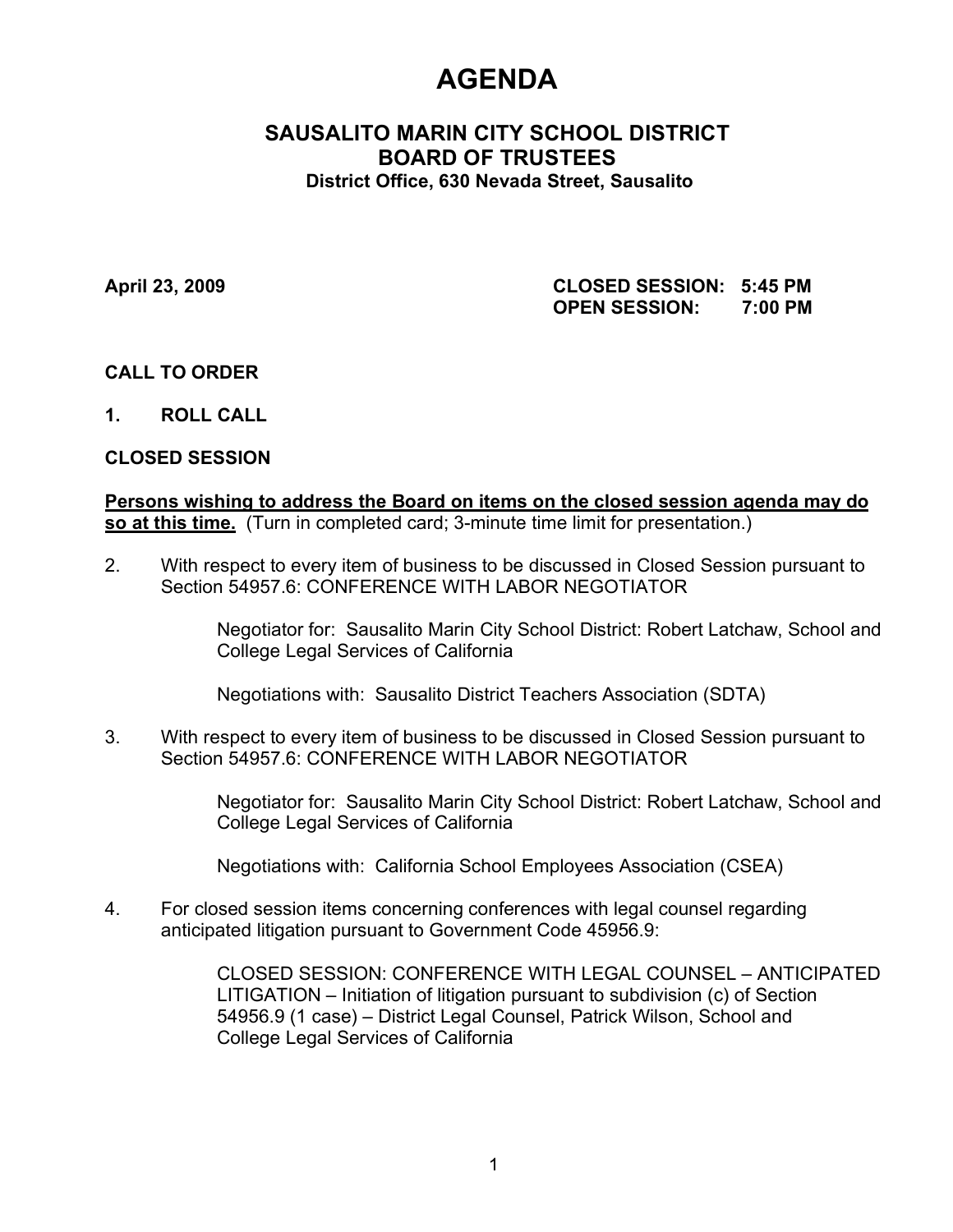# **OPEN SESSION**

- 5. Report Out from Closed Session
- 6. Pledge of Allegiance
- 7. Approval of the Agenda Order

**Persons wishing to address the Board on items on the agenda or items not on the agenda may do so at this time.** (Turn in completed card; 3-minute time limit for presentation. Regarding comments on items that are not on the agenda, Board members may listen to your presentation but are prohibited by the Brown Act from making a response.)

## **EDUCATION**

- 8. **Principal's Report Bayside Elementary and Martin Luther King, Jr. Academy Discussion/Action**
- 9. **School Site Council/PTSA Report Discussion/Action**
- 10. **Willow Creek Academy's Report Discussion/Action**

## 11. **District Single Plans for Student Achievement**:

- Bayside Elementary School February 2009 to February 2010
- Martin Luther King, Jr. Academy February 2009 to February 2010 **Discussion/Action**
- 12. **School Site Council Waiver Renewal**: The Governing Board may request on behalf of a school site council a waiver for provisions of the article. The education code stipulates that there must be a school site council established at EACH school which participates in school based program coordination. Due to the size of Bayside Elementary School and Martin Luther King, Jr. Academy and the sharing of a single principal, several staff members, and parents as well, have requested that they be allowed to have one School Site Council to serve both schools. **Discussion/Action**
- 13. **Elongated School Year Calendar**: There has been a request to discuss an elongated calendar. **Discussion**
- 14. **MCOE Golden Bell Education Evening**: The Board will consider representation at the 2009 Golden Bell Education Evening on May 28, 2009. **Discussion/Action**
- 15. **Marin Community Foundation Update Discussion**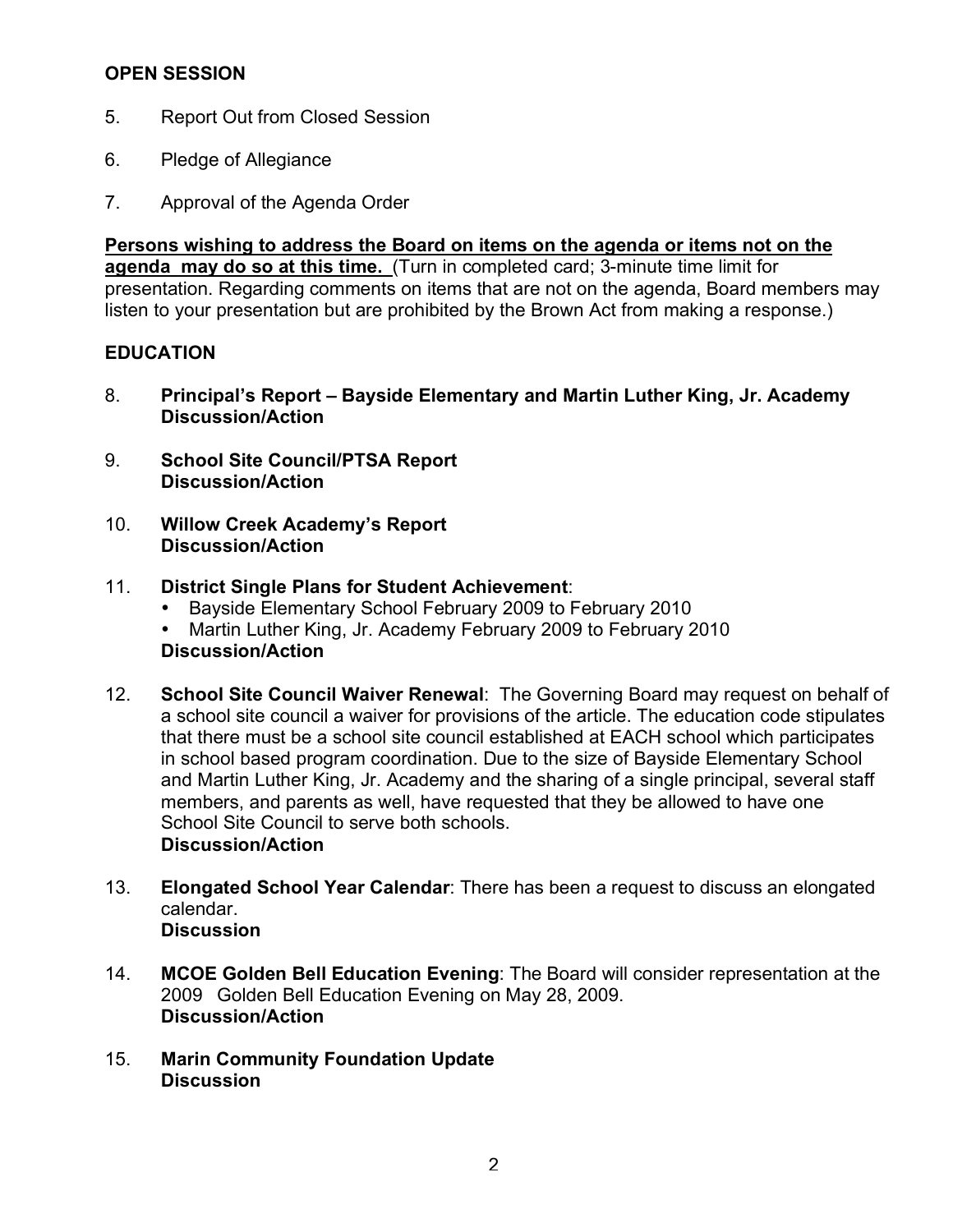- 16. **Summer School**: The Board will consider a proposed summer school schedule of Monday, June 15, 2009 through Thursday, July 16, 2009, 4 days per week [Monday through Thursday], 8:00 a.m. to 11:30 a.m. **Discussion/Action**
- 17. **Enrollment Report Discussion/Action**

# **BUDGET**

- 18. **Willow Creek Academy Financial Report Discussion/Action**
- 19. **Retiree Postemployment Benefits Actuarial Study:** The Board will consider a proposal from Buck Consultants to provide the required year evaluation. **Discussion/Action**

# **FACILITIES**

- 20. **Director of Facilities and Operations' Report Discussion/Action**
- 21. **Solar Energy:** A request has been received to discuss the use of solar energy. **Discussion**

## **BOND**

- 22. **Authorization to Staff to Prepare and Distribute a Request for Proposal (RFP) for Architect/Project Manager Services for Bond Projects Discussion/Action**
- 23. **MLK MS Project Alten Construction Various Change Order Requests totaling \$138,680 Discussion/Action**

## **CONSENT AGENDA**

- 24. Approval of the minutes of the special meeting of March 19, 2009
- 25. Acceptance of the minutes of the Facilities Subcommittee meeting of March 27, 2009
- 26. Acceptance of the minutes of the Subcommittee on Willow Creek Academy Negotiations meeting of April 1, 2009
- 27. Payment of warrants under: Batch 60 Fund 01 in the amount of \$135,015.20 Batch 60 Fund 21 BOND in the amount of \$373,960.64 Batch 61 Fund 01 in the amount of \$27,230.79 Batch 61 Fund 21 BOND in the amount of \$535.00 Batch 62 Fund 01 in the amount of \$37,136.72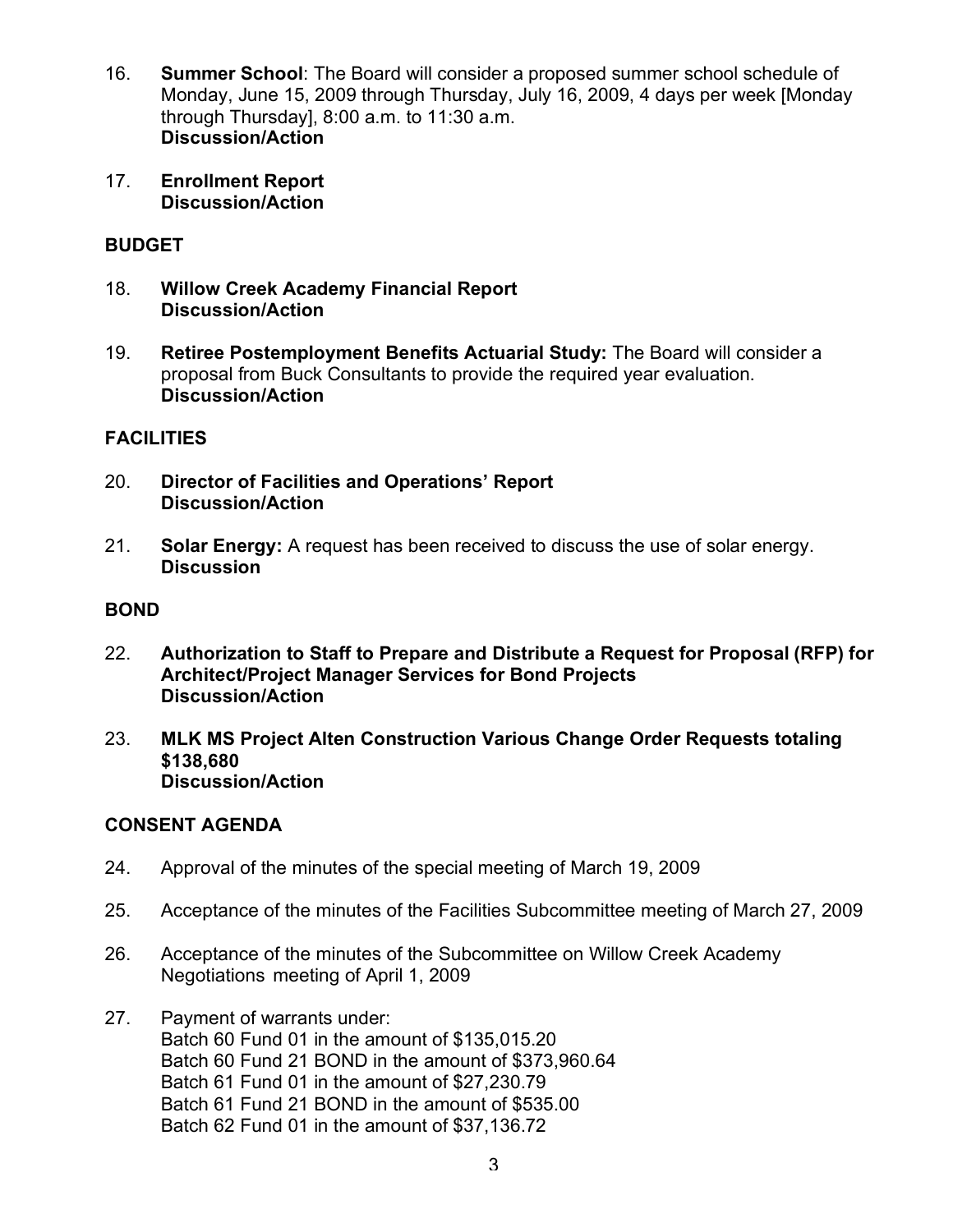Batch 62 Fund 13 in the amount of \$3,400.12 Batch 62 Fund 21 BOND in the amount of \$189,234.09 Batch 63 Fund 01 in the amount of \$30,491.00 Batch 64 Fund 01 in the amount of \$136,156.04 Batch 64 Fund 13 in the amount of \$1,855.39 Batch 64 Fund 21 BOND in the amount of \$44.77 Batch 65 Fund 01 in the amount of \$814.98 Batch 65 Fund 21 BOND in the amount of \$3,751.88

#### 28. Approval of

Field Trip: **Destination**: Tamalpais High School Track **Address**: Mill Valley **Date**: 05/01/09 **Teachers**: Barni/Mitchell **Grades**: 6/7/8 **Standards Supported**: Sportsmanship, healthy competition, school collaboration, community support **Funding**: Unrestricted General Fund **Cost**: Est. \$100

#### 29. Approval of

Field Trip: **Destination**: College of Marin **Address**: Kentfield **Date**: 05/08/09 **Teachers**: Barni/Mitchell **Grades**: 6/7/8 **Standards Supported**: Sportsmanship, healthy competition, school collaboration, community support **Funding**: Unrestricted General Fund **Cost**: Est. \$100

- 30. Second reading and action on Board Policy/Administrative Regulations 3516 Emergency and Disaster Preparedness Plan
- 31. Second reading and action on Board Policy/Administrative Regulations 3550 Food Service
- 32. Second reading and action on Board Policy/Administrative Regulations 5148.2 Before and Afterschool Programs
- 33. Approval of the annual request for a Bilingual Tester Waiver to meet state requirements of testing new students in their home language
- 34. Quarterly Report: Williams Act
- 35. Tennessee Woods Attendance Agreement for 2009/2010, Addendum #7

## **ADMINISTRATIVE AND EXTERNAL**

- 36. **Employee Appreciation**: The Board will consider **Resolution #597,** Appreciation of Sausalito Marin City School District Employees, proclaiming the week of May 11, 2009 as a time for employee recognition. **Discussion/Action/Roll Call**
- 37. **Administrative Regulations 3516.1 Fire Drills and Fires**: The Board will conduct a first reading of revised AR 3616.1 Fire Drills and Fires **Discussion**
- 38. **Administrative Regulations 3516.2 Bomb Threats**: The Board will conduct a first reading of revised AR 3616.2 Bomb Threats **Discussion**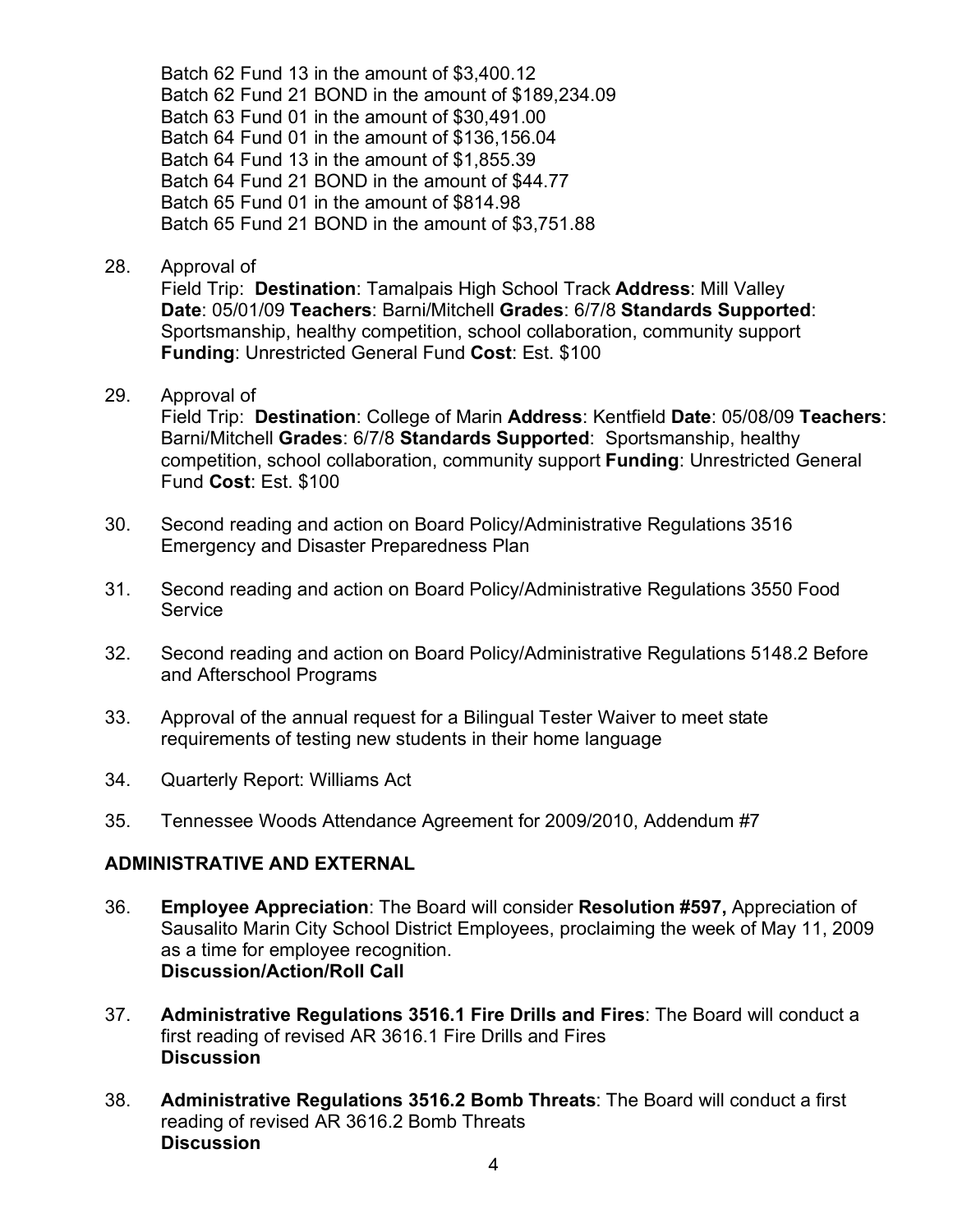- 39. **Administrative Regulations 3516.3 Earthquake Emergency Procedure System**: The Board will conduct a first reading of revised AR 3516.3 Earthquake Emergency Procedure System **Discussion**
- 40. **Board Policy 3516.5 Emergency Schedules**: The Board will conduct a first reading of new BP 3516.5 Emergency Schedules **Discussion**
- 41. **Board Policy/Administrative Regulations 0450 Comprehensive Safety Plan**: The Board will conduct a first reading of revised BP/AR 0450 Comprehensive Safety Plan **Discussion**
- 42. **President's Report Discussion/Action**
- 43. **Board Reports**: Members of the School Board will report on activities and information they wish to share. The Board may request that items be agendized and researched for presentation at future meetings.
- 44. **Superintendent's Report Discussion/Action**

## **CORRESPONDENCE**

45. Letter of April 15, 2009 from MCOE regarding the District Second Interim report

# **ADJOURNMENT**

#### **Backup materials for items on this agenda are available for review in the Superintendent's Office**

**Americans with Disabilities: The Sausalito Marin City School District adheres to the Americans with Disabilities Act. Should you require special accommodations, or more information about accessibility, please contact the District Office at 415-332-3190. All efforts will be made for reasonable accommodations**

#### **FUTURE DISTRICT BOARD MEETING DATES**

All meetings are held at the District Office, 630 Nevada Street, Sausalito at 7:00 pm unless otherwise noted. **\***The first meeting date of each month will be allocated to, additional special meetings on bond and facilities issues, special meetings, community forums, etc. as needed. The only or second meeting date of each month will be allocated to regular board meetings.

| One meeting due to summer break |
|---------------------------------|
|                                 |
|                                 |
|                                 |
|                                 |